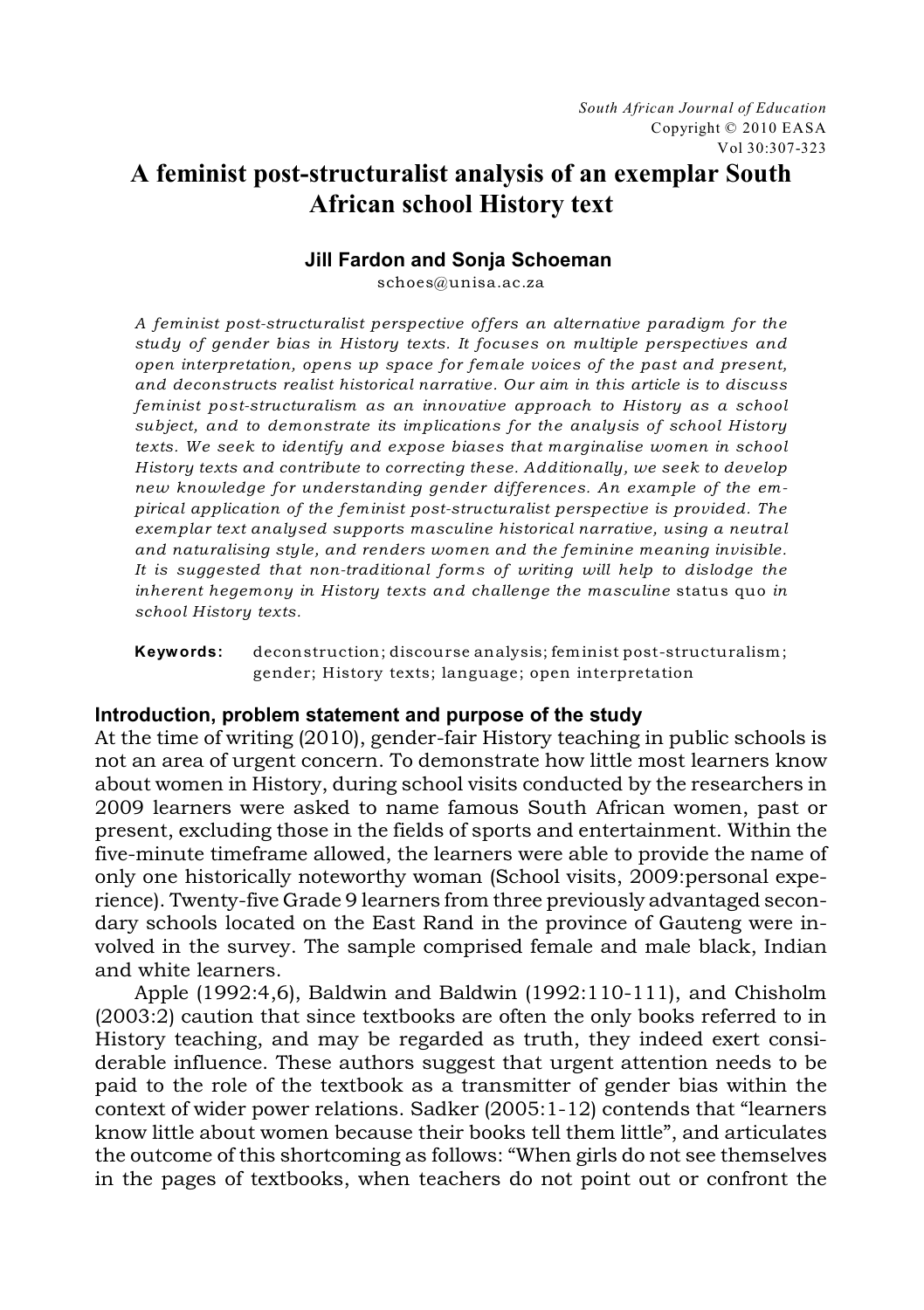omissions, our daughters learn that to be female is to be an absent partner in the development of our nation".

According to Fardon (2007:8), the gender equality imperative as set out in curriculum documents is being sidelined in school History teaching for various reasons, the most significant of which may be the lack of awareness of the constitutive nature of discourse within language in textbooks. She recommends feminist post-structuralist discourse analysis as a means of exploring notions of power in History texts so as to open up space for female voices of the past and present and to deconstruct realist historical narrative. Delaney (2008:54), Marshall (1997:2) and Osler (1994:221-222) conducted similar evaluations of History textbooks for gender partiality and bias, and noted that despite government legislation, sexism remains in much of the material. Barrett (2005:79), Smith-Fullerton (2004:2-3) and Weedon (1997: 3-12) also recommend feminist post-structuralist analysis as a means of identifying the ways in which gender/sex is constituted through discourse practice. According to Baxter (2002:5), feminist post-structuralist discourse analysis is much more than just an effective tool with which to deconstruct the cultural processes responsible for constituting structures of oppression: it provides a way of understanding the world through a rich plurality of voices and perspectives, which may lead to a greater recognition and connection among people who hold competing viewpoints, and ultimately may prompt social and educational transformation.

Against the backdrop of the above discussion, the following research questions were formulated: (a) What new knowledge does feminist poststructuralism bring to the gender debate in History as a school subject? and (b) How does feminist post-structuralist discourse analysis open up space for plural gender interpretation of school History texts? Given these research questions, the study reported on here reviews some of the theories seminal to feminist post-structuralist discourse analysis. More specifically, the utility of these theories for the analysis of an exemplar South African school History text taken from a post-1994 textbook is examined to identify the gender biases that marginalise women in the text and to highlight the current situation with regard to gender fairness. The article ends by offering conclusions and recommendations regarding feminist post-structuralist discourse analysis as alternative paradigm for the study of gender bias in History texts, and as a means to nurture learners' critical awareness of their own and others', often subordinated, position within existing History discourses. Before proceeding further, it is important to clarify what is meant by feminist post-structuralism.

## **Clarification of the concept of feminist post-structuralism**

Many and varied definitions of the concept of post-structuralism exist. In this study the concept refers to "the working of cultural theory in a post-modern context" (Lather, 1991:4). Post-structuralists see no essential connection between the word and its meaning. Therefore, meanings do not exist prior to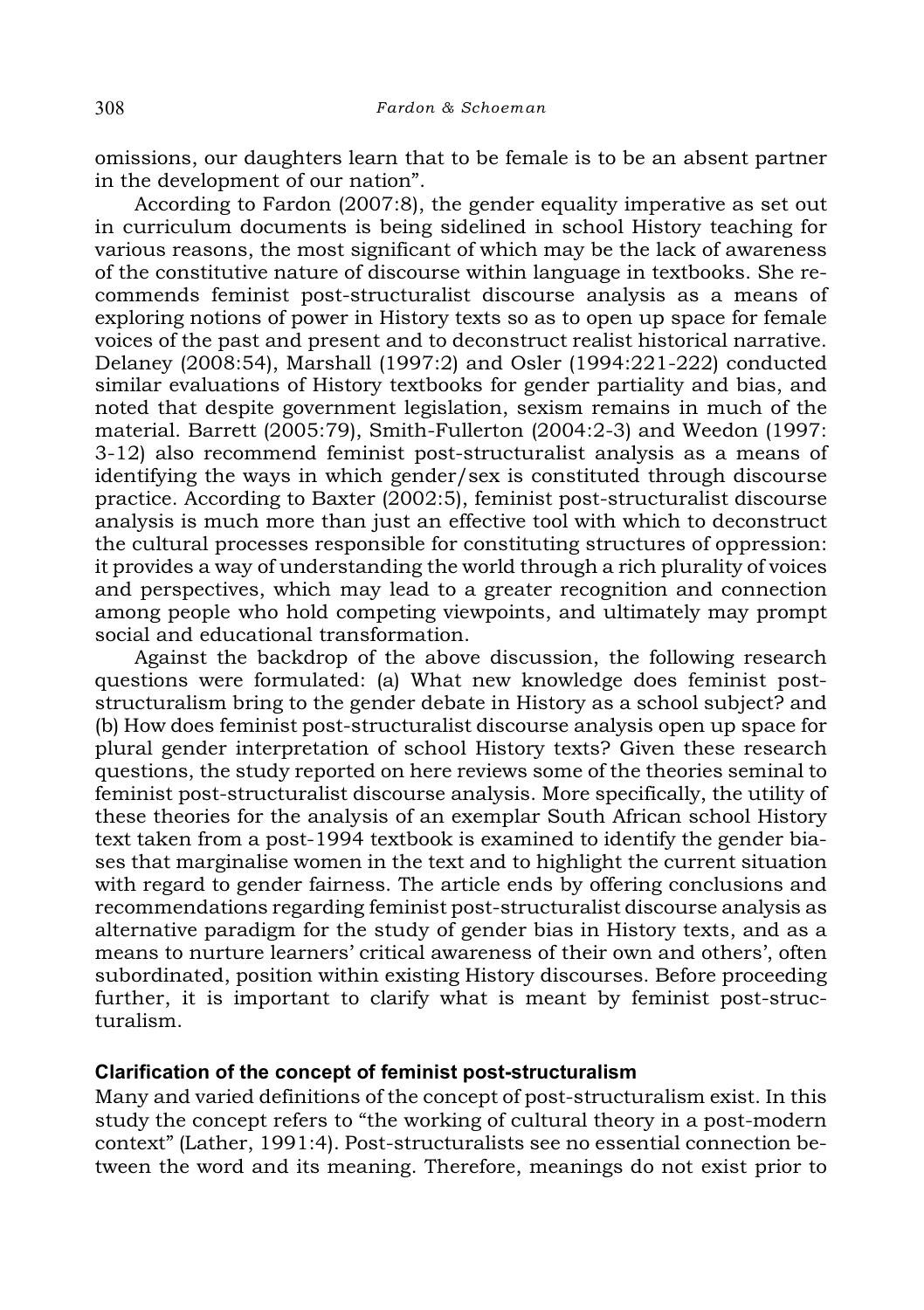events, experiences or discourses; they exist when they are articulated in language (Weedon, 1997:20). What feminism brings to post-structuralism is the ability "to address the question of how social power is exercised and how social relations of gender, class, and race might be transformed" (Weedon, 1997:20). According to Hollingsworth (2006:29), "[f]eminist activist research consciously seeks to break up social silences to make spaces for fracturing the very ideologies that justify power inequalities — *even feminist ideologies*". Inherent in feminist post-structuralism is an attention to issues related to selves and identities. Weedon (1997:20) notes that, "while different forms of poststructuralism vary in both their practice and in their political implications, they share certain fundamental assumptions about language, meaning and subjectivity". Another defining feature of feminist post-structuralism is deconstruction — its intention to set up procedures to demystify structures and open them up to scrutiny and analysis (Barrett, 2005:80).

# **Method**

#### Literature review

Thomson and Outsuji (2003:186) and Smith-Fullerton (2004:1-2) argue in favour of some sort of textual and discourse analysis in order to explore notions of power in teaching and learning support material, and to expose male control lodged within it. According to Baxter (2002:11), discourse analysis is conducted on two levels, namely that of denotative analysis, which makes close and detailed reference to the evidence, but which is a form of interpretation involving a selection of foci in which certain aspects are highlighted; and connotative analysis, which attempts to weave possible perspectives relating to the material together in relation to gender representation. In some instances the two levels are linked in the analysis process.

The Department of Education (2002:23) suggests springboard questions which relate to textual analysis for gender-fair History teaching in South African public schools. These questions relate to content (what the text is about), structure (what form the text takes), message (what the writer or maker is trying to say), method (how the writer or maker is choosing to say it), time (when the text was produced), situation (what the context or the situation was), reason (why the text was produced and for whom) and meaning (what it can tell about people, places, events and society, and how useful it will be in helping to answer the question asked).

A useful approach that offers a means of deconstructing texts is structuralist narrative analysis of story structure and functions using Todorov's (1977:1-9) structural approach to literary genre, and Propp's (1968:25,74,79- 80,81) morphology of the folktale. Todorov (1977:1-9) argues that all stories begin with initial "equilibrium" or *status quo*, at which point any potentially opposing forces are in balance. This equilibrium is then disrupted by some event, "disequilibrium", which sets a series of other events in motion, leading to restored "equilibrium" that closes the story. Propp (1968:25,74,79-80,81) identifies seven character functions and thirty-one narrative functions which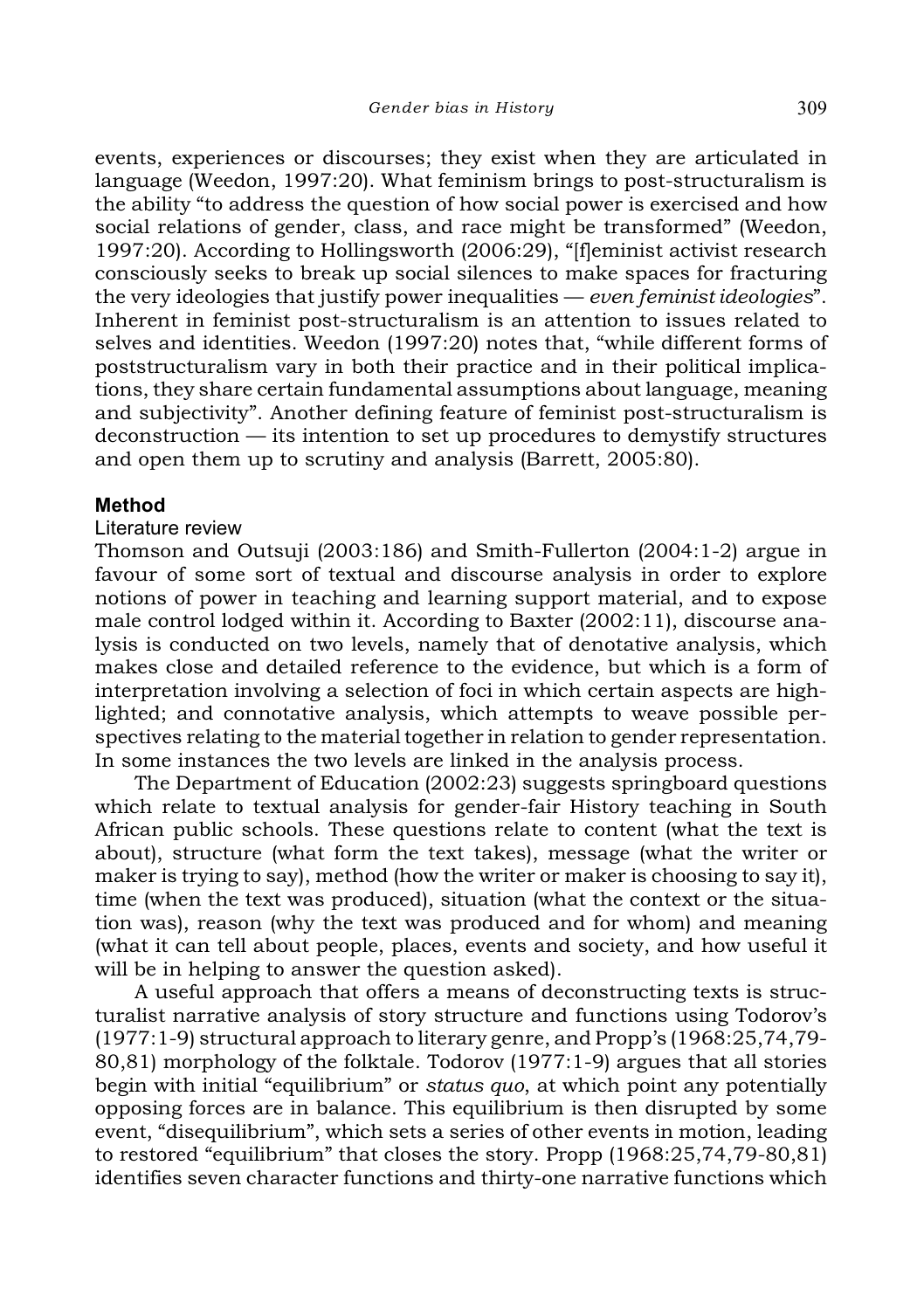relate to ways in which folktales work. The seven character functions are villain (who struggles against the hero) (1), donor or provider (who provides the magical agent or helper) (2), helper (to the hero) (3), princess and father (who is sought, assigns tasks, etc.) (4), dispatcher (who sends the hero on the task) (5), hero or victim (who reacts to the donor, weds the princess) (6), and false hero (who potentially claims the hero's sphere of action or tries to marry the princess) (7). Those of Propp's (1968:74,79-80,81) narrative functions which are applicable to this study are  ${\rm NF}_1$  (A member of the family leaves home); NF<sub>2</sub> (A prohibition or rule is imposed on the hero); NF<sub>3</sub> (This prohibition is broken); NF<sub>7</sub> (The villain harms a member of the family); NF<sub>8a</sub> (A member of the family lacks or desires something);  $NF_{26}$  (The task is accomplished); and  $NF_{27}$  (The hero is recognised).

Fairclough (1995:55,58,60) recommends textually oriented discourse analysis to compare types of discourse functions, namely, mode, which refers to direct and indirect discourse; boundary maintenance, which refers to ambivalence of voices, that is, separation and merging of primary and secondary discourse; stylisticity and situationality, which refer to the extent to which non-ideational, interpersonal meanings of secondary discourse are represented, and the degree to which the context or situation of secondary discourse is represented; and setting, which refers to the extent to which (illocutionary force) and the ways in which (formulation) the reader's interpretation of secondary discourse is controlled by its placement in textual context or "cotext".

Stitt and Erekson (1988:101-104,106,108-110) suggest six forms of gender bias which they consider problematic in the context of History textbooks. These are "invisibility," which refers to few or no women in texts; "stereotyping," defined as ascriptive of rigid traits based on "selectivity" and "imbalance," which refer to inclusions and exclusions in texts; "unreality," which suggests the ignoring of certain issues; "isolation," described as the inclusion of separate sections to update books politically; and "linguistic bias," which refers to the use of masculine terms which marginalise women as other. Zittleman and Sadker (2003:62) highlight the same forms of gender bias, and include cosmetic bias, which refers to the "illusion of equity" beneath which gender bias persists.

According to Osler (1994:23), text types in relation to gender are conforming when they refer to the general absence of women and the acknowledgement only of prominent or great women; reforming when they refer to women being recognised as disadvantaged and learners are encouraged to consider why this is the case; affirming when they refer to women being studied on their own terms and with regard to their contribution; challenging when they refer to women being a challenge to the existing order of historical knowledge; and transforming when they refer to an examination of the experiences of women and men together.

With the information obtained from the literature review as theoretical foundation, an empirical study surveying the gender representation in an exemplar post-1994 South African school History text was planned.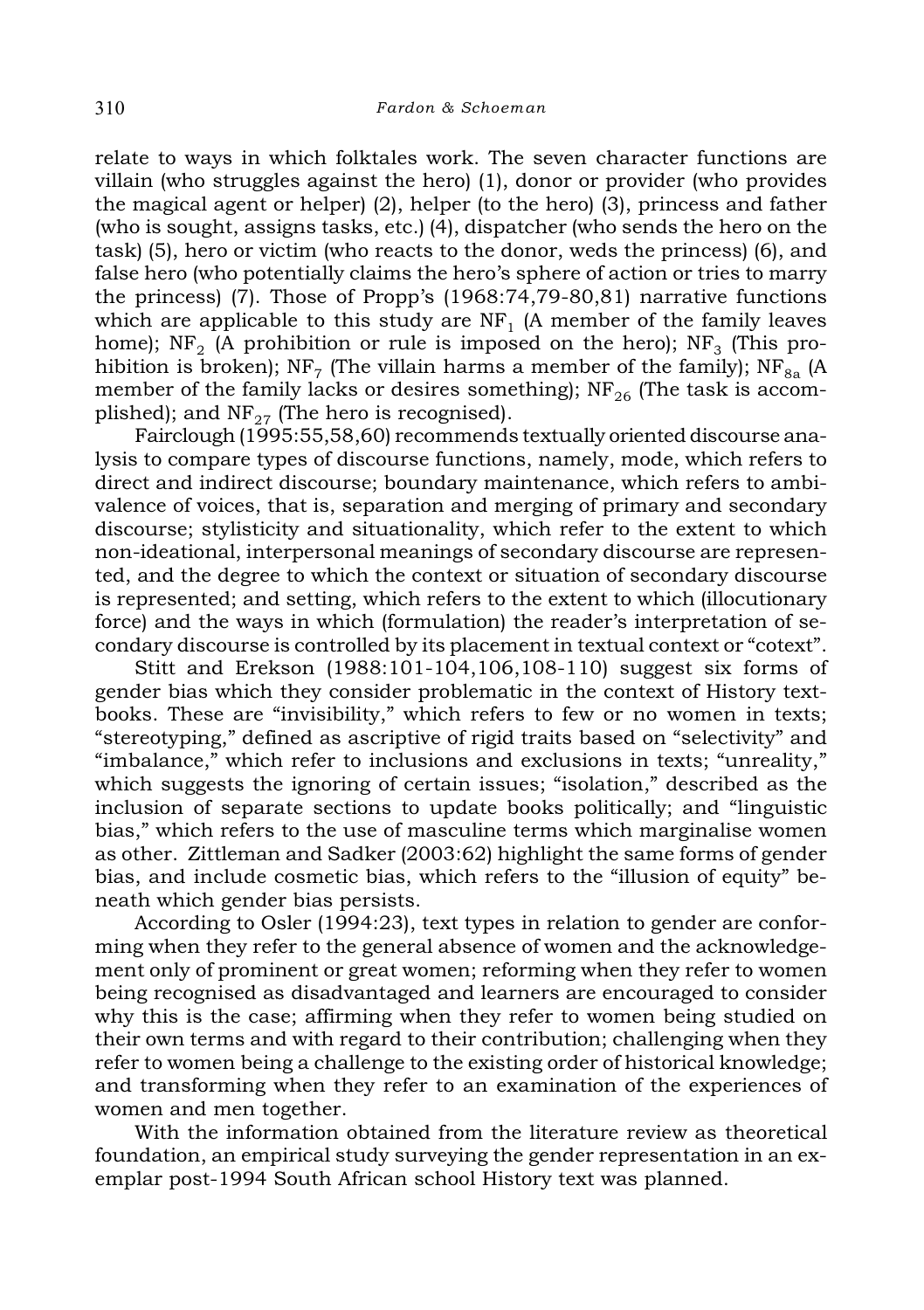## Empirical study

A qualitative intrinsic case study was conducted to determine the gender representation in a post-1994 South African school History text.

## *Sampling*

The non-probability purposive sampling technique was used to identify the textbook and text sample from the working population. A questionnaire-type letter was sent to 10 FET History teachers at schools chosen randomly in the Pinetown district of the Ethekweni region of the KwaZulu-Natal Department of Education, using the Pinetown District School List. The questionnaire-type letter included three open-ended questions dealing with the FET History teachers' views of textbook utilisation in their schools, namely, Which textbooks are most commonly used in your school?; Which factors influence your school's textbook selection?; and Which aspects are viewed as essential in your school's textbooks? The sample selection was made on the basis of the data returned by the teachers and information gleaned from the KwaZulu-Natal Department of Education textbook catalogue. Purposive sampling was used to arrive at a textbook sample. The researchers decided to investigate an exemplar text from a textbook that could be used throughout the country, by P Ellis and P Olivier (eds), entitled *Shuters History. Grade 10. Learner's Book*, published in 2005 in Pietermaritzburg by Shuter and Shooter. Systematic sampling was used to select the sample text, which appears on page 259 of the textbook:

#### **What other problems added to the conflict on the eastern frontier? (line 1)**

European control of the Cape Colony changed (line 2) hands three times between 1795 and 1806. The (line 3) Dutch were the first to establish a settlement at the (line 4) Cape, as you learnt in Chapter 2. This settlement (line 5) grew to become Cape Town (line 6). In 1795 during the Revolutionary W ars in Europe, (line 7) Britain seized control of the Cape Colony from the (line 8) Dutch, who were allies of the French. In 1803, (line 9) following the signing of a peace treaty between (line 10) Britain and France, Britain returned the Cape (line 11) Colony to the Dutch (line 12). However, in 1806 war broke out again and Britain (line 13) once again seized the Cape. At the end of (line 14) the Napoleonic W ars Britain decided to keep control (line 15) of the Cape and annexed it in 1814 (line 16). These changes in government meant that there was, (line 17) for eleven years, no fixed policy concerning events (line 18) on the eastern frontier and, therefore, firm control (line 19) over the area was difficult to establish. The (line 20) reluctance of both the Dutch and the British (line 21) governments to spend money on the eastern (line 22) frontier also contributed to the problems there (line 23). The lack of unity among the different groups in the (line 24) region also made matters worse. It was not simply a (line 25) matter of W hite against Black. Many of the Dutch (line 26) frontier farmers resented British rule after 1814 and (line 27) the British authorities' apparent lack of will to (line 28) support them against the Xhosa (line 29). The Xhosa themselves were not united. After the (line 30) death of paramount chief Phalos in 1775 they split (line 31) into three main chiefdoms — the Gcaleka Xhosa (line 32) who lived east of the Kei River, the Ngqika Xhosa (line 33) and the Ndlambe Xhosa who lived west of the Kei (line 34) in the area later known as British Kaffraria (the (line 35) area around present day East London) (line 36). Further complicating this situation was the (line 37) presence of thousands of Mfengu people, who (line 38) were refugees from the Mfecane. They sought (line 39) shelter amongst the Xhosa but later formed into a (line 40) separate group and turned against the Xhosa (line 41).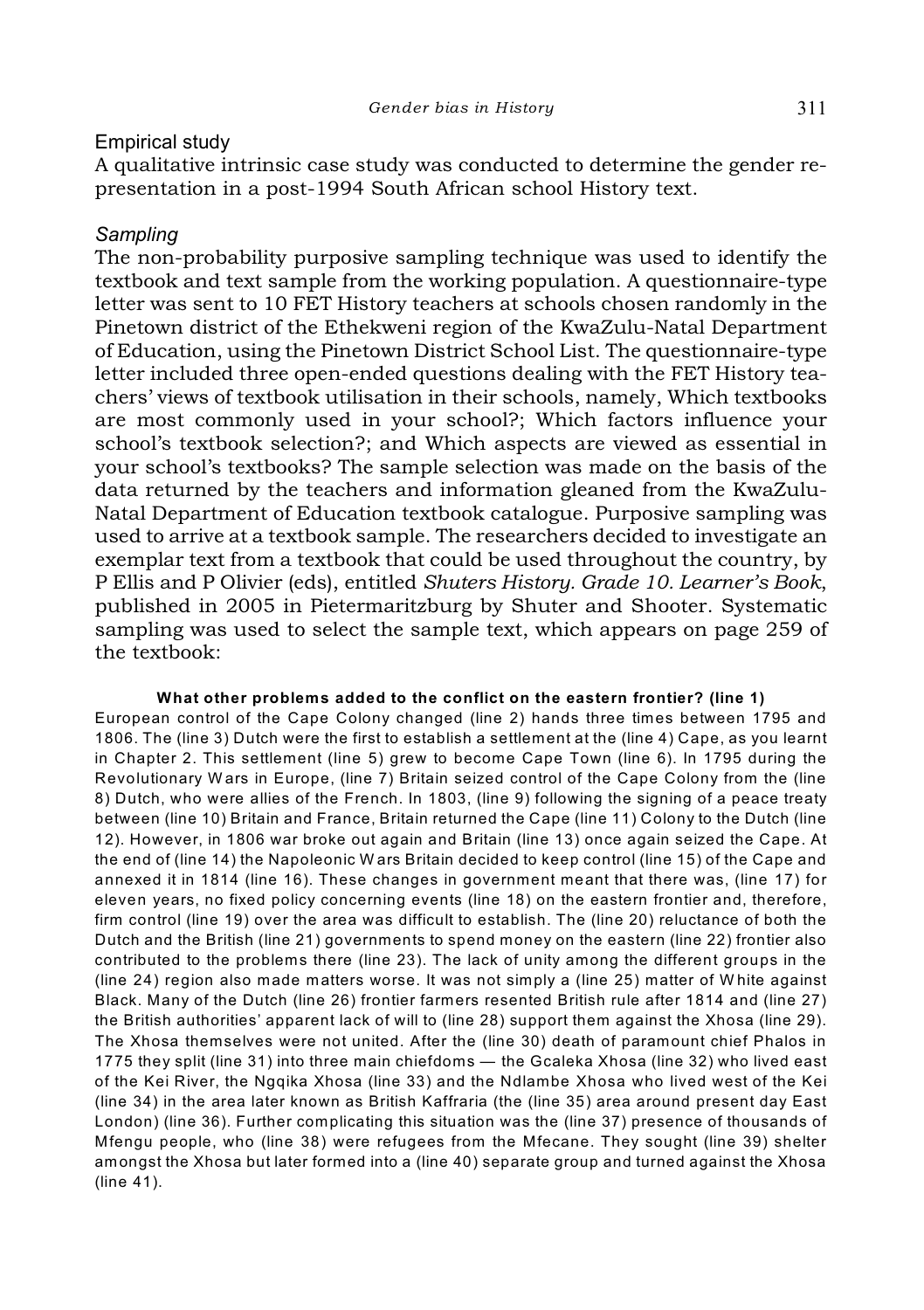Did you know? (line 42) There have been three different ways of interpreting the (line 43) history of the Cape frontier (line 44). Traditionally, the Settler school of history has seen eastern (line 45) Cape frontier history in terms of conflict between two (line 46) hostile groups — W hite and Blacks. Liberal historians (line 47) reinterpreted this period of history and emphasized instead, (line 48) the peaceful co-operation and coexistence of the two main (line 49) frontier groups (line 50). Revisionist historians have accepted that, although conflict (line 51) was basic to the situation, other aspects deserve attention, (line 52) for example, cross-racial agreements or the banding (line 53) together of classes across racial lines. They point out that the (line 54) different groups formed a system of relationships whereby (line 55) they were able to interact with one another to maintain a (line 56) balance of "*no war* — *no peace*" (line 57).

### *Document study*

A detailed feminist post-structuralist analysis of the gender representation in the above text was conducted, drawing on the approaches of Baxter (2002:11), Fairclough (1995:55,58,60), Osler (1994:23), Propp (1968:25,78,79-88), Stitt and Erekson (1998:101-104,106,108-110,111), Todorov (1977:1-9) and Zittleman and Sadker (2003:62). A data collection instrument was used to capture the data. Categories on the data collection instrument relating to the Department of Education's (2002:23) springboard questions dealing with content, structure, message, method, time, situation, reason, meaning and significance were used to categorise, summarise, file and count the data. The data were captured on the data collection instrument using the line reference method. This study does not assume objectivity, and is small scale. Feminist poststructuralist discourse analysis is space consuming, and in order to provide a discourse analysis of sufficient complexity, interest and depth, an article of this length can do justice to no more than a limited sample.

## **Results**

The data relating to the analysis of the gender representation in the exemplar text are provided in Table 1.

An analysis of the content of the text revealed that the overall gender representation in terms of the incidence of females  $(F_1)$  and males  $(M_1)$  is  $(H)$  $(F<sub>1</sub>)$ 0 (M<sub>1</sub>)5, and incidence of occupations and activities associated with females (F<sub>2</sub>) and males (M<sub>2</sub>) is (#) (F<sub>2</sub>)0 (M<sub>2</sub>) (D)40 (C)24. A denotative (D) analysis of the incidence of females (F) and males (M) in the text revealed that no reference was made to female characters, but that reference was made to five male characters. A denotative (D) analysis of the incidence of occupations and activities associated with females  $(F_2)$  and males  $(M_2)$  indicated that the activities associated with males only were centred. A connotative (C) analysis of the incidence of occupations and activities associated with females (F) and males (M) indicated invisibility in terms of females and emphasis on male attributes linked to masculine activity.

An analysis of the structure of the text revealed that the overall gender representation in terms of narrative structure (NS) is (#) (EQ<sub>1</sub>)0, (DISEQ)25,  $(\mathrm{EQ}_2)$ 4. A denotative (D) and connotative (C) analysis of the (NS) suggested that (EQ<sub>1</sub>)0 (not represented here) is disturbed by 25 incidences of (DISEQ).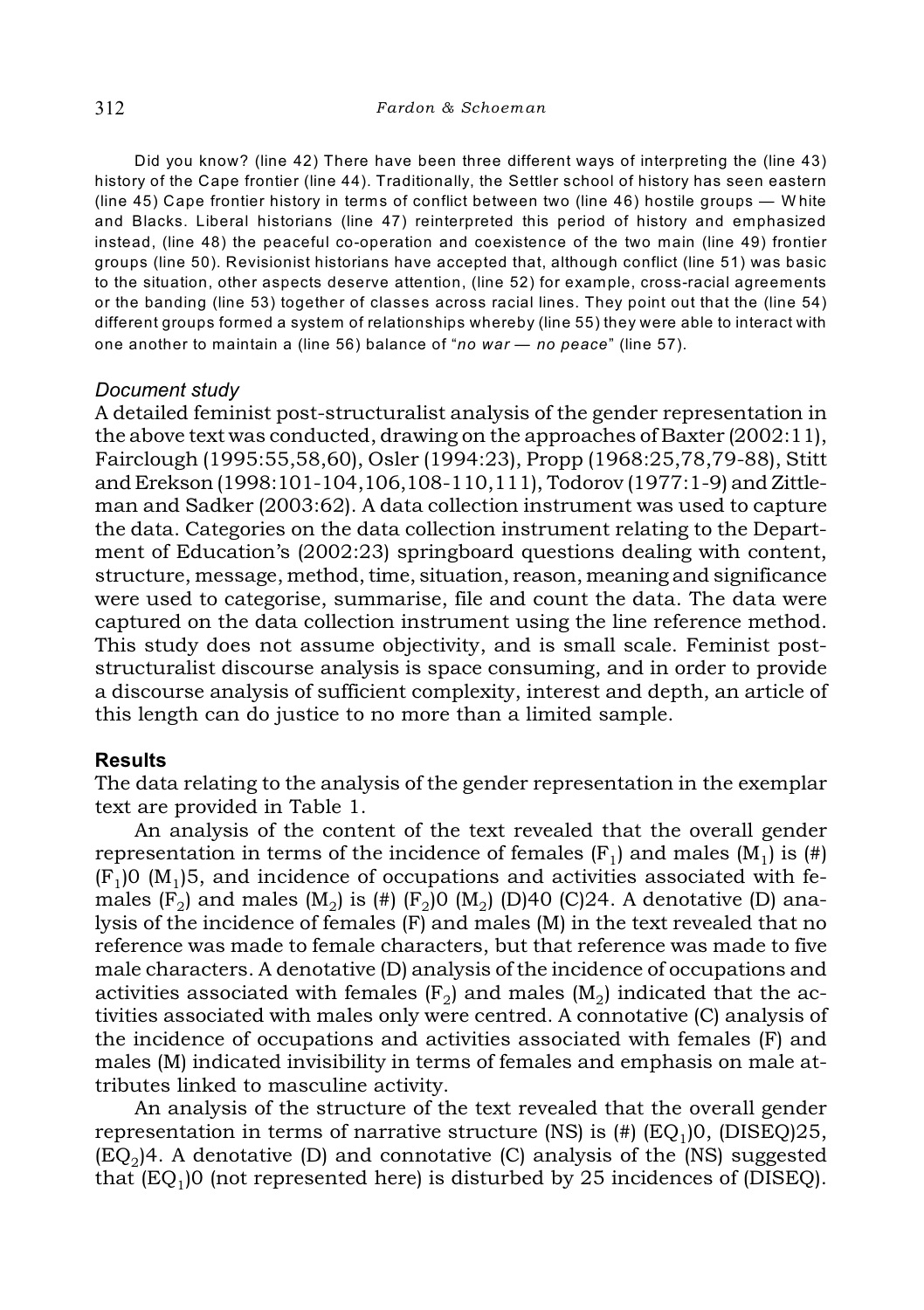| гарне т   |                | <u>Data relating to the analysis of genuer representation in the exemplar text</u>                                                                                                                                                                                          |                                                                                                                                                                                                            |
|-----------|----------------|-----------------------------------------------------------------------------------------------------------------------------------------------------------------------------------------------------------------------------------------------------------------------------|------------------------------------------------------------------------------------------------------------------------------------------------------------------------------------------------------------|
| CONTENT   | 1<br>2         | Incidence of females $(F)$ and males $(M)$<br>Incidence of occupations and activities<br>associated with females (F) and males (M)                                                                                                                                          | $F_1 = 0$ M <sub>1</sub> =5<br>$F_2 = 0$ M <sub>2</sub> = (D) 40<br>$(C)$ 24                                                                                                                               |
| STRUCTURE | 1              | Incidence of use of narrative structure<br>$(NS)$ : initial equilibrium $(EQ_1)$ ,<br>disequilibrium (DISEQ), restored<br>equilibrium $(EQ_2)$ in relation to gender                                                                                                        | $NS = (EQ_1)0;$<br>(DISEQ)25;<br>$(EQ2)$ 4                                                                                                                                                                 |
|           | 2              | Incidence of use of character functions<br>(CF) and narrative functions (NF) in<br>relation to gender                                                                                                                                                                       | $CF = (CF1)13;$<br>$(CF_2)11; (CF_3)2;$<br>$(CF_4)21$ ; $(CF_5)5$ ;<br>$(CF_6)4$ ; $(CF_7)0$<br>$NF = (NF_1)20;$<br>$(NF_2)8$ ; $(NF_3)4$ ;<br>$(NF_7)10$ ; $(NF_{8a})16$ ;<br>$(NF_{26})3$ ; $(NF_{27})3$ |
|           | 3              | Incidence of modes of representation:<br>direct discourse (DD), indirect discourse<br>(ID), indirect discourse (ID) slipping into<br>direct discourse (DD), secondary discourse<br>(SD) appearing unsignalled (UNSIG) in<br>primary discourse (PD) in relation to<br>gender | $DD=0$<br>$ID = 57$<br>$ID-DD=0$<br>SD UNSIG PD=0                                                                                                                                                          |
|           | $\overline{4}$ | Incidence of boundary maintenance (BM)<br>in relation to gender                                                                                                                                                                                                             | $BM = 0$                                                                                                                                                                                                   |
|           | 5              | Incidence of setting with regard to<br>stylisticity (STY) in relation to gender                                                                                                                                                                                             | $STY=0$                                                                                                                                                                                                    |
|           | 6              | Incidence of setting with regard to<br>situationality (SIT) in relation to gender                                                                                                                                                                                           | $SIT=20$                                                                                                                                                                                                   |
|           | 7              | Incidence of types of setting such as<br>illocutionary force (IF) and formulation<br>(FO) in relation to gender                                                                                                                                                             | $IF=9$ ; $FO=14$                                                                                                                                                                                           |
| MESSAGE   | 1<br>2         | Incidence of gender inequity (INEQ)<br>Incidence of gender equity (EQ)                                                                                                                                                                                                      | $INEO=21$<br>$EQ=0$                                                                                                                                                                                        |
| METHOD    | 1              | Incidence of forms of gender bias<br>Invisibility (INV)<br>Stereotyping (STE)<br>٠<br>Selectivity (SE) and imbalance (IM)<br>Unreality (UNR)<br>٠<br>Fragmentation (FR) and isolation (IS)<br>Linguistic bias (LINB)<br>Cosmetic bias (COSB)<br>$\bullet$                   | $INV=21$<br>$STE=21$<br>$SE = 21$ ; $IM = 21$<br>$UNR=21$<br>$FR = 5/0$ ; IS=0<br>$LINB = 21$<br>$COSB=0$                                                                                                  |

**Table 1** Data relating to the analysis of gender representation in the exemplar text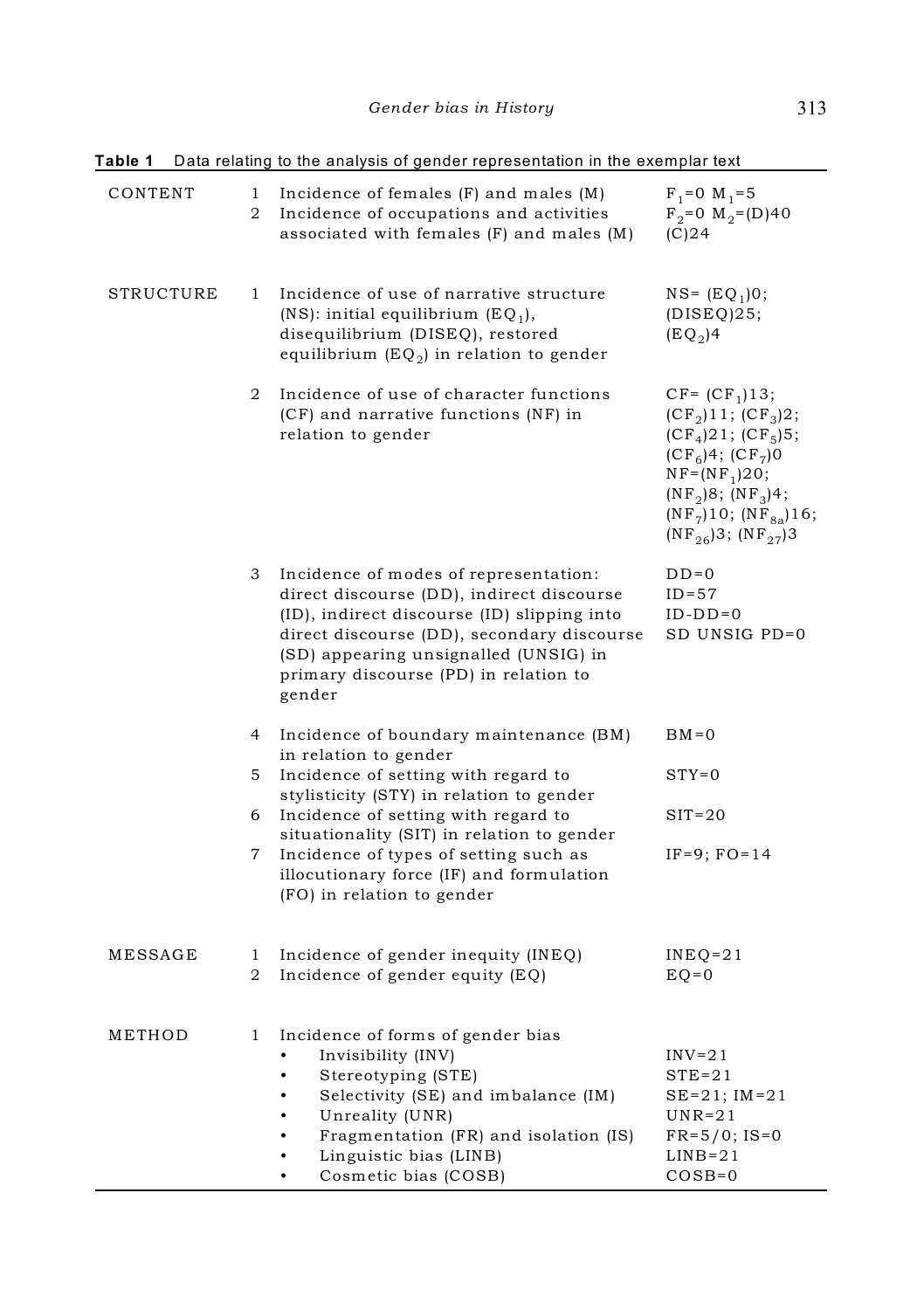| <b>TIME</b>      | The past (PAS)<br>The present (PRES)                                                                                                                               | $PAS = 21$<br>$PRES = 23$                                                                                     |
|------------------|--------------------------------------------------------------------------------------------------------------------------------------------------------------------|---------------------------------------------------------------------------------------------------------------|
| <b>SITUATION</b> | Social/Cultural (SOCUL) situation<br>Economic (ECON) situation<br>Political (POL) situation                                                                        | SOCUL=36 $(D)$ 18<br>$(C)$ 18<br>$ECON=13$<br>$POL=20$                                                        |
| <b>REASON</b>    | Reason (REAS) for production of the text in REAS=21<br>relation to gender<br>Audience (AUD) targeted in relation to<br>gender                                      | $AUD=23$                                                                                                      |
| MEANING          | Gender meaning in relation to<br>People (PEO)<br>Places (PLA)<br>٠<br>Events (EVE)<br>٠<br>Society (SOCI)                                                          | $PEO=18$ (D)9 (C)9<br>$PLA=48$ (D)24<br>$(C)$ 24<br>$EVE = 17(D)12$<br>$(C)$ 5<br>$SOCI = 88$ (D) 44<br>(C)44 |
| SIGNIFICANCE     | Text type in relation to gender equality<br>Confirming (CON)<br>٠<br>Reforming (REF)<br>٠<br>Affirming (AFF)<br>٠<br>Challenging (CHA)<br>Transforming (TRAN)<br>٠ | $\text{CON}=\sqrt{ }$<br>$REF=$<br>$AFF=$<br>$CHA=$<br>$TRAN =$                                               |

**Table 1** Continued

The 4 incidences of (EQ $_2$ ) centred on patriarchal power and meaning making. The overall gender representation in terms of character functions  $(CF)$  is  $(\vec{H})$ (CF<sub>1</sub>)13, (CF<sub>2</sub>)11, (CF<sub>3</sub>)2, (CF<sub>4</sub>)21, (CF<sub>5</sub>)5, (CF<sub>6</sub>)4, (CF<sub>7</sub>)0. A denotative (D) and connotative (C) analysis of (CF) revealed that (CF $_{\rm l}$ )13, villain, belongs to masculine historical narrative stated matter of factly in an informative style, and women are invisible. The information concerning (CF $_2$ )11, donor or provider, is offered in a neutral tone, resulting in concealment of gendering of messages. (CF $_{\rm 3}$ )2, helper, belongs to masculine historical narrative and women are invisible.  $(\mathrm{CF}_4)21,$  princess and father, is presented in an informative neutral style within masculine power, which renders feminine meaning invisible. (CF $_5$ )5, dispatcher, belongs to masculine historical narrative and feminine meaning is invisible. (CF $_{\rm 6}$ )4, hero or victim, is presented in a neutral style and supports normalisation rather than gendering of historical narrative. (CF $_{7}$ )0, false hero, is not presented.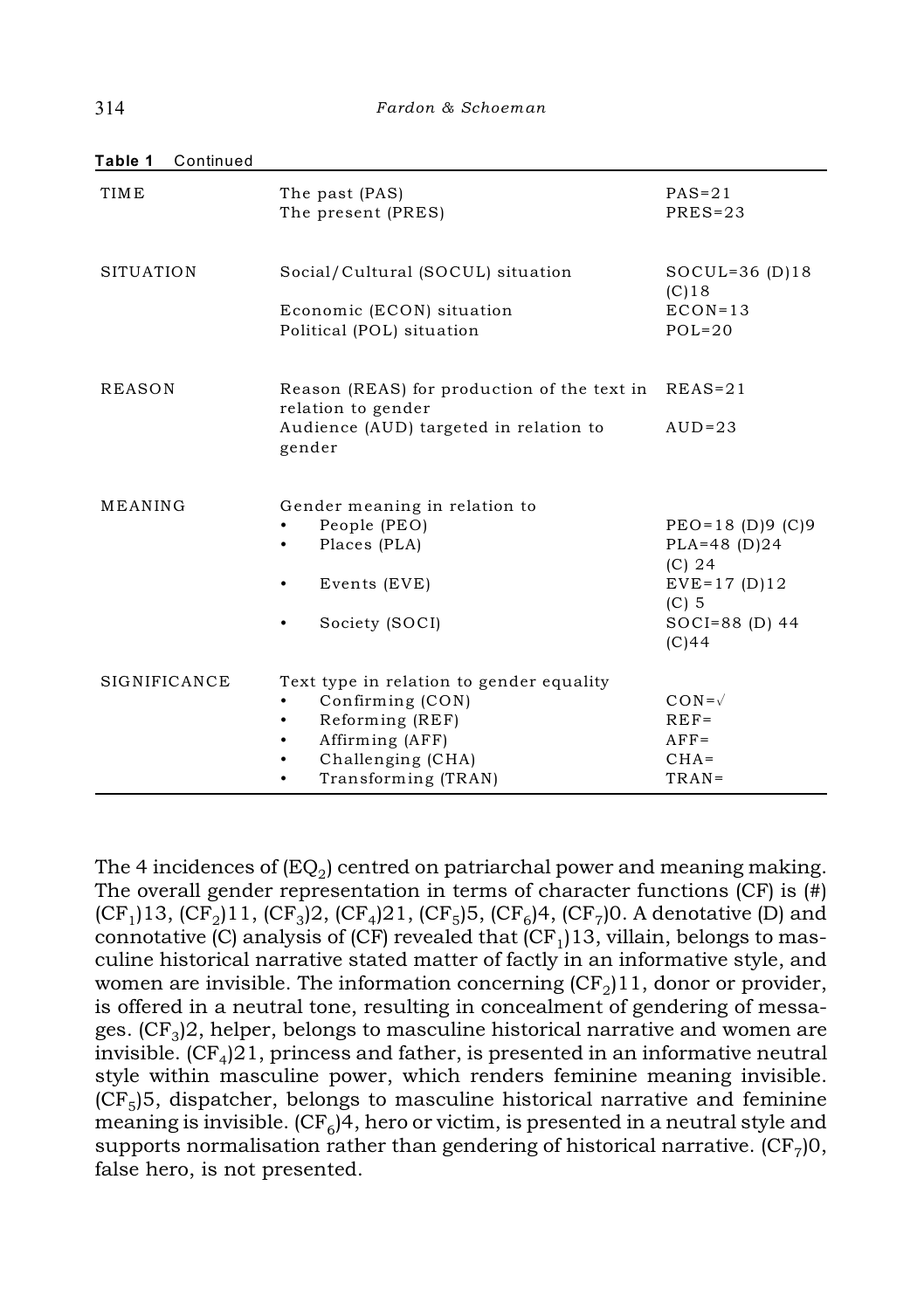The overall gender representation in terms of narrative function (NF) is (#) (NF<sub>1</sub>)20, (NF<sub>2</sub>)8, (NF<sub>3</sub>)4, (NF<sub>7</sub>)10, (NF<sub>8a</sub>)16, (NF<sub>26</sub>)3, (NF<sub>27</sub>)3. A denotative (D) and connotative (C) analysis of (NF) revealed that (NF $_{\rm l}$ )20, a member of the family leaves home, centres masculine historical narrative and ignores female connotations altogether. (NF<sub>2</sub>), a prohibition or rule is imposed on the hero, is male-centred and emphasises patriarchal power politics. (NF $_{\rm 3}$ )4, the prohibition is broken, is male-centred and emphasises patriarchal meaning.  $({\rm NF}_7)10,$  the victim unknowingly helps the villain by being deceived or influenced by the villain, supports patriarchal ideology in that female connotations are excluded, unless it is possible to establish a tenuous semantic link with the words "peaceful cooperation" and "co-existence" in # lines 49 to 50 as in submission in "like women". ( $NF_{8a}$ )16, a member of the family lacks or desires something, centres masculine dominance and excludes meaning relating to women completely. (NF<sub>26</sub>)3, the task is accomplished, although still centring male meaning, offers alternative points of view. (NF $_{27}$ )3, the hero is recognised, presents an alternative view, but is seen as operating within male power relations.

The overall gender representation in terms of modes of representation is (#) (DD)0, (ID)57, (ID-DD)0, (SD UNSIG PD)0. A denotative (D) and connotative (C) analysis revealed that (DD)0 does not appear within the text. (ID)57 inheres in the entire text in a neutral style that naturalises male power relations. Consequently, (ID-DD)0 and (SD UNSIGN PD)0 do not inhere within this text. (BM)0 does not inhere within this text because all the written information is of the secondary discourse type, centring male meaning. Setting with regard to (STY)0 does not inhere in the text. Setting with regard to (SIT) 20 inheres throughout the main text in relation to masculine power relations, and centres male meaning, rendering women invisible. Types of setting such as (IF)9 and (FO)14 inhere in the main and inset texts in masculine words and context, and centre masculine power relations.

An analysis of the message of the text revealed that the overall gender representation in terms of message is (#) (INEQ)21, (EQ)0. A denotative (D) and connotative (C) analysis of the text revealed that as far as (INEQ)21 is concerned, this text is contextualised within masculine or patriarchal meaning in its entirety, leaving no space for the female voice. Thus, (EQ) does not inhere within the text.

An analysis of the method of the text revealed that the overall gender representation in the text in terms of method is  $(\#)(INV)21$ ,  $(STE)21$ ,  $(SE)21$ , (IM)21, (UNR)21, (FR)5/0, (IS)0, (LINB)21, (COSB)0. A denotative and connotative analysis of the text revealed female (INV)21 with regard to language use to present a patriarchal perspective. The entire text supports masculine meaning despite its matter-of-fact, naturalising tone and its presentation of alternative views. (STE)21 does appear to inhere within the text because the masculine understanding represented within this historical discourse typically excludes feminine meaning alongside that of males. (SE)21 and (IM)21 inhere within the text in terms of masculine meaning, thus creating one-sided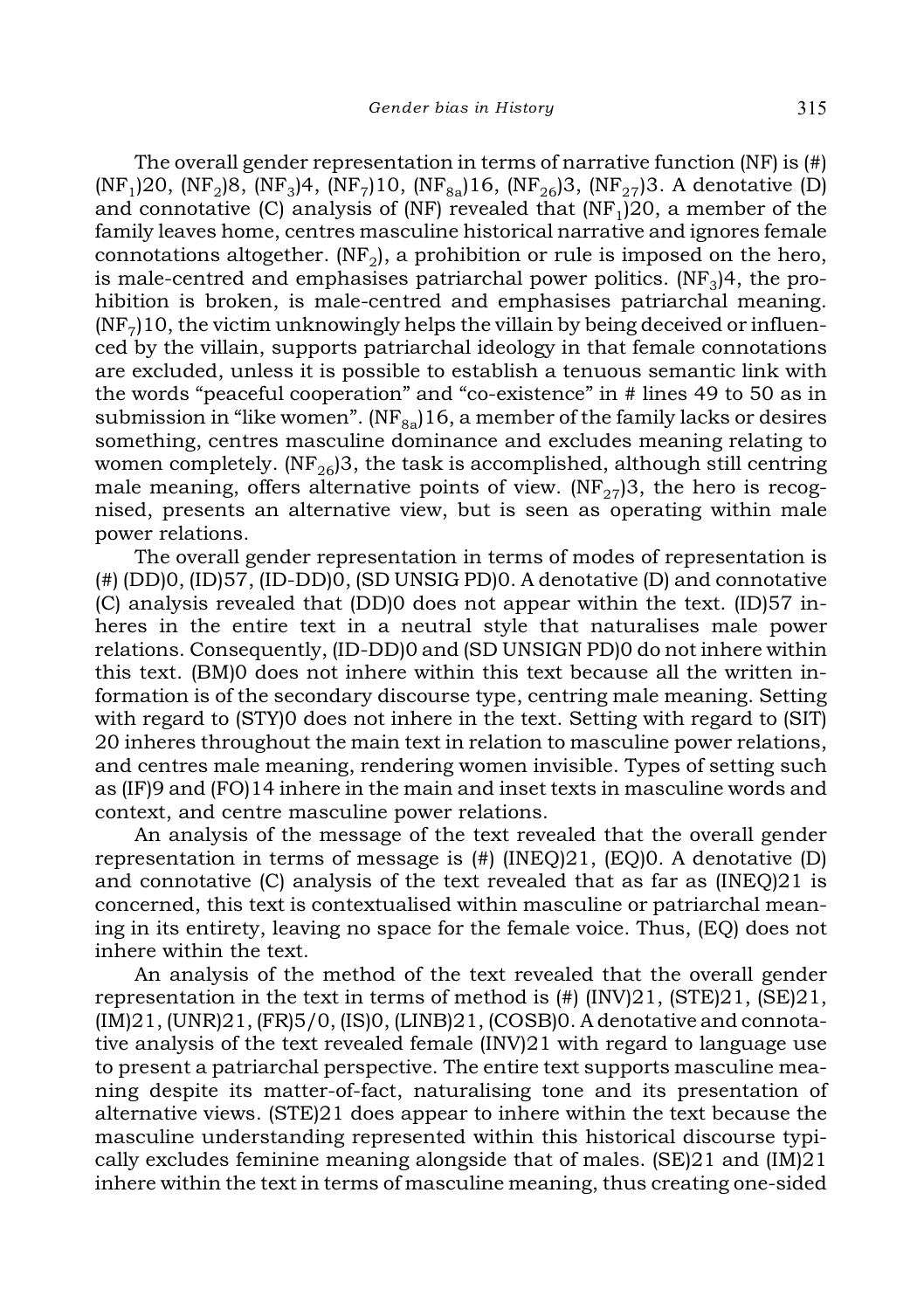gender representation. (UNR)21 inheres throughout the text because of its masculine bias. Despite the neutral style in which the discourse is couched, females and their activities are excluded, which skews the gender representation completely. (FR)5/0 inheres in terms of the inset text and refers directly to the main text, since it offers information with regard to alternative masculine perspectives. Feminine perspectives are not directly referred to. The data count for fragmentation therefore appears as 5/0 (5 sentences within the inset text and no fragmentation of the masculine agenda). In terms of the masculine agenda discussed above, (IS)0 is not present within the gender representation of this text. (LINB)21 inheres in the main and inset texts. Masculine ideological meaning is supported by the matter-of-fact, neutral style seeking to conceal women's invisibility in terms of their contributions alongside those of men. (COSB)0 does not inhere in this text, since no reference to women can be found; the conclusion is drawn that this dishonest method of production, which seeks to appear to empower women, does not inhere within this text.

An analysis of the time of the text indicated that the overall gender representation in the text in terms of time is # (PAS)21, (PRES)23. A denotative (D) and connotative (C) analysis of the text revealed that the main and inset texts have been written in the present about the past, and the information about the past is offered in a neutral style. The present discursive textual representation supports patriarchal historical understanding.

An analysis of the situation of the text revealed that the overall gender representation in the text in terms of situation is # (SOCUL)39 (D)18 (C)18, (ECON)13, (POL)20. A denotative (D) analysis of the text revealed that the (SOCUL)18 situation within which the gender representation is couched relates to the relationships on the eastern frontier within the context of foreign governmental changes in the 18th and 19th centuries, and to historical interpretations thereof. A connotative (C) analysis of the (SOCUL)18 situation revealed support for patriarchal power relations in that the neutral style not only fails to question the lack of female inclusion, but also fails to include females and female meaning alongside males and male meaning. A denotative (D) analysis of the (ECON)13 situation inheres in conjunction with the (POL) 20 situation. A connotative (C) analysis of the (ECON) and (POL) situations revealed masculine representation which renders women invisible despite its naturalised information-giving tone.

An analysis of the text in terms of reason revealed that the overall gender representation in terms of the reason for and audience of the text is # (REAS) 21, (AUD)23. A denotative (D) and connotative (C) analysis of the text revealed that the reason for the production of the text is to provide information; it is an information-giving resource. It seems reasonable to argue that the naturalised representation of the text serves to conceal support for masculine meaning to the exclusion of females. Since this text is part of a school History textbook for Grade 10 learners, the (AUD)23 of the text is the learners and the educators who will guide the learners in their use of the text as a context via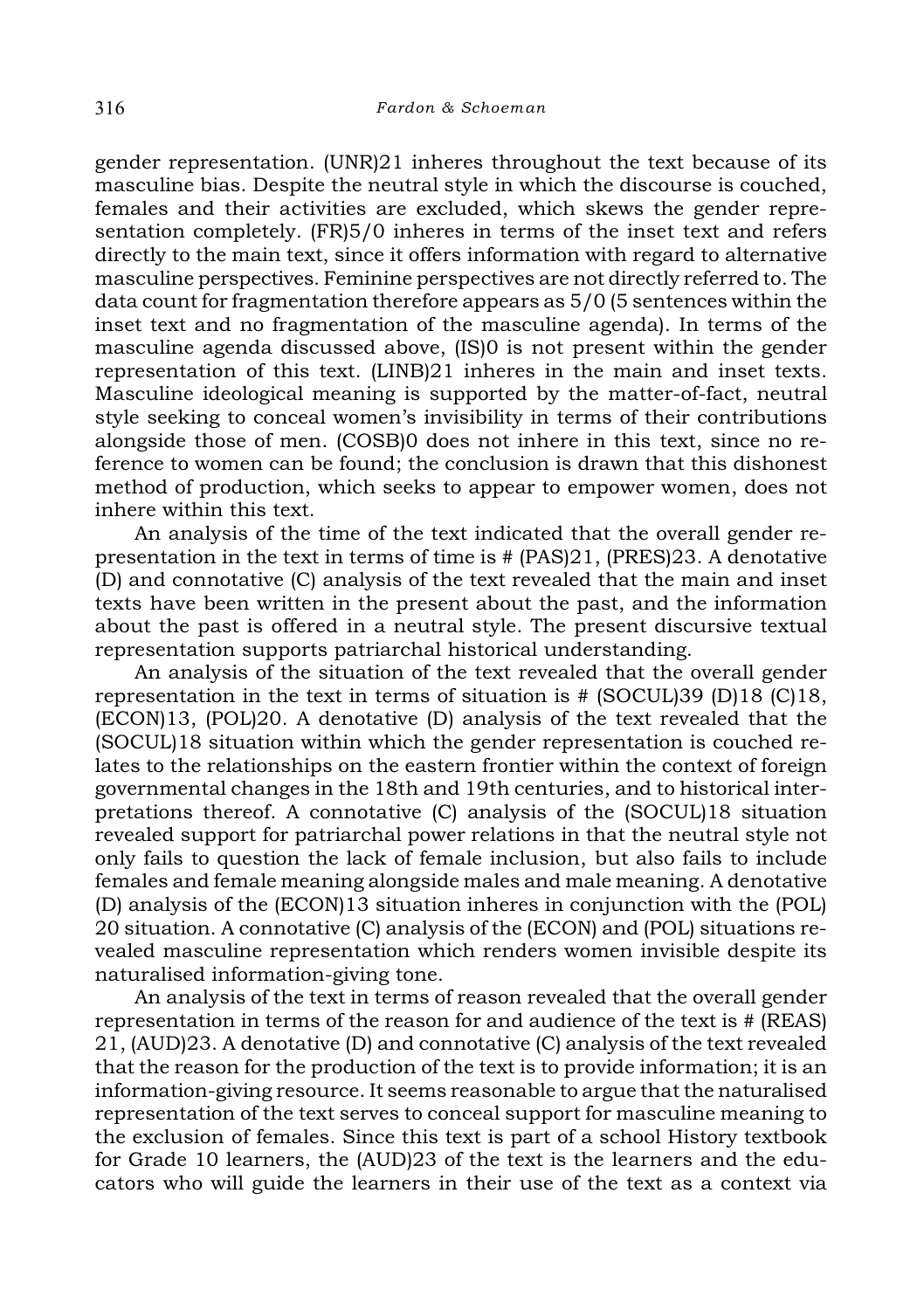An analysis of the text in terms of meaning revealed that the overall gender representation in terms of the meaning of the text is (#) (PEO)18 (D)9 (C)9, (PLA)48 (D)24 (C)24, (EVE)17 (D)12 (C)5, SOCI(88) (D)44 (C)44. A denotative (D) analysis in relation to (PEO)9 revealed a framing of the story within far wider power relations that existed in the 18th and 19th centuries. With regard to the connotative (C) analysis, it may be argued that the text purports neutrality and naturalisation in terms of patriarchal meaning. Gender meaning in relation to people contextualised within this text probably refers to males, since male meaning is dominant throughout the discourse. A denotative (D) analysis in relation to (PLA)24 revealed a framing of the story within the far wider power relations that existed in the 18th and 19th centuries. A connotative (C) analysis in relation to (PLA)24 revealed that the places exist in terms of the context (social, economic, cultural, political) within which the places are situated. All the places mentioned are supportive of male centring in that masculine meaning is omnipresent within this textual discourse in terms of the focal historical period.

A denotative (D) analysis of (EVE)12 revealed that various events are embedded within the main text. A connotative (C) analysis of (EVE)5 revealed that the fact-providing nature of most of the main text consists of events that occurred at the time, supports the normalisation of male power relations, and exposes binarisms, exclusions and normalisation as strategies used within the text. All the events are contextualised within male-centred historical understanding. A denotative (D) analysis of the information in the inset text revealed different views about historical events. A connotative (C) analysis of the inset text revealed that the reader is encouraged to adopt a more openended interpretation, but that the historical understanding continues to support masculine power relations. A denotative (D) and connotative (C) analysis of (SOCI)44 (D)24 (C)24 revealed the permeation of the text by patriarchal language through the use of vocabulary oriented towards western, masculine societal concepts. A denotative (D) analysis in terms of (SOCI)24 revealed that the gender meaning represented by the language used (a connotative (C) analysis) ignores the issues of male exploitation and female contribution, and therefore selections in terms of gender-biased reference to (SOCI) are present within the text.

The significance of the text in the context of gender equality is that it falls within the conforming (CON) category. The language and seemingly neutral style in which the discursive gender representation is couched fall within masculine meaning that ignores women, and supports opposition between the masculine and the feminine.

## **Discussion**

From the feminist post-structuralist analysis of the gender representation in the selected exemplar text, it became clear that power relations are embedded in it. The text falls within Osler's (1995:23) conforming category, with a gene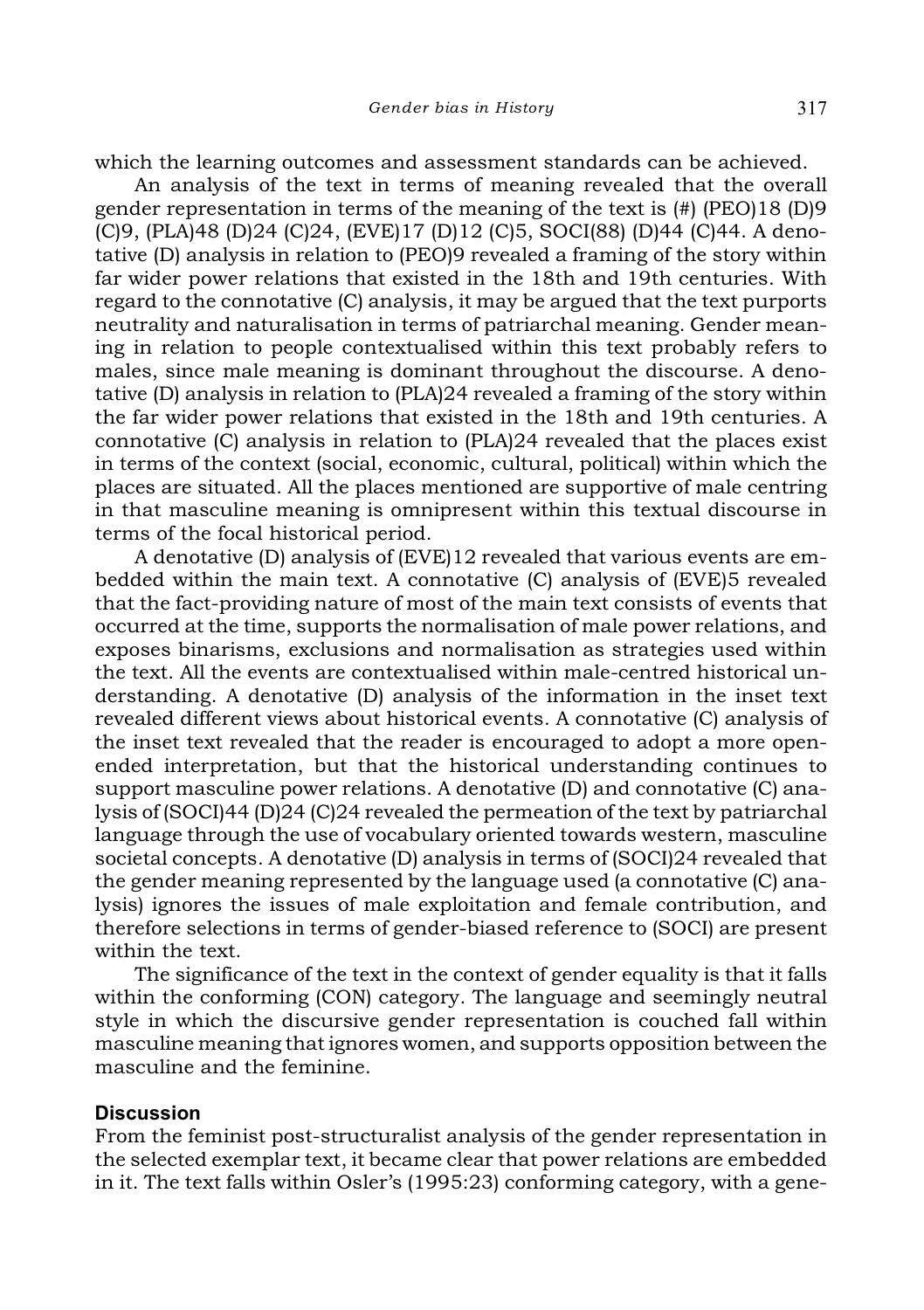ral absence of women within the discursive representation of the text, and supports patriarchal meaning making. In the content of the text there is no reference to female characters or female occupations or activities. The text is about males and masculine activities and occupations — the average count reveals 5 incidences of male characters and 64 incidences of male occupations and activities.

The structure of the text employs mainstream narrative structure and character and narrative functions in relation to gender. Disequilibrium (DISEQ) sets a series of events in motion, leading to restored equilibrium (EQ) that controls the discursive representation in the text and supports male power relations in terms of the narrative structure — the average count is 25 and 4 instances, respectively. Realist character functions (CF) and narrative functions (NF) inhere within the discursive representation of the text, and all of the character functions (CF) and narrative functions (NF) support masculine meaning — the average count is 56 and 64 instances respectively.

A textually oriented discourse analysis was applied to the exemplar text. The types of discourse functions in the text were compared, and the linguistic structural elements relating to modes of representation and setting with regard to the discursive representation in the text revealed an average count of 57 instances of indirect discourse (ID) of a secondary type that naturalises male power relations. However, the masculine public sphere supports words selected to express the content effectively. The average count for the incidence of setting with regard to situationality (SIT) in relation to gender is 20 instances. The reader's interpretation of the (SD) is controlled by masculine words and contexts and centred power relations; women are invisible. The average count for the incidence of types of setting such as illocutionary force (IF) and formulation (FO) in relation to gender is 9 and 14 instances, respectively.

With regard to the representational method of the text, skewed gender power relations are inherent to the point of rendering female meaning invisible. The text employs forms of masculine gender bias which include invisibility (INV) in an average of 21 instances, fragmentation (FR) in an average of 5 instances, and stereotyping (STE), selectivity (SE) and imbalance (IM) in an average of 21 instances, respectively. Unreality (UNR) and linguistic bias (LINB) are present in an average of 21 instances, respectively. All of the discursive representational methods favour masculine (mainstream) meaning. The message of the text represents skewed gender power relations in a way that obscures women altogether — inequity (INEQ) is evident in an average of 21 instances.

The time of the discursive representation relates to past (PAS) dominance of male power relations and targets (via introductions and questions) present (PRES) readers. The average number of instances is 21 and 23, respectively. The past social/cultural (SOCUL), economic (ECON) and political (POL) situatedness of the text which relates to people, places, events and society is conveyed in a naturalised style (even in the case of alternative masculine perspectives) within masculine historical narrative and is dominated by patri-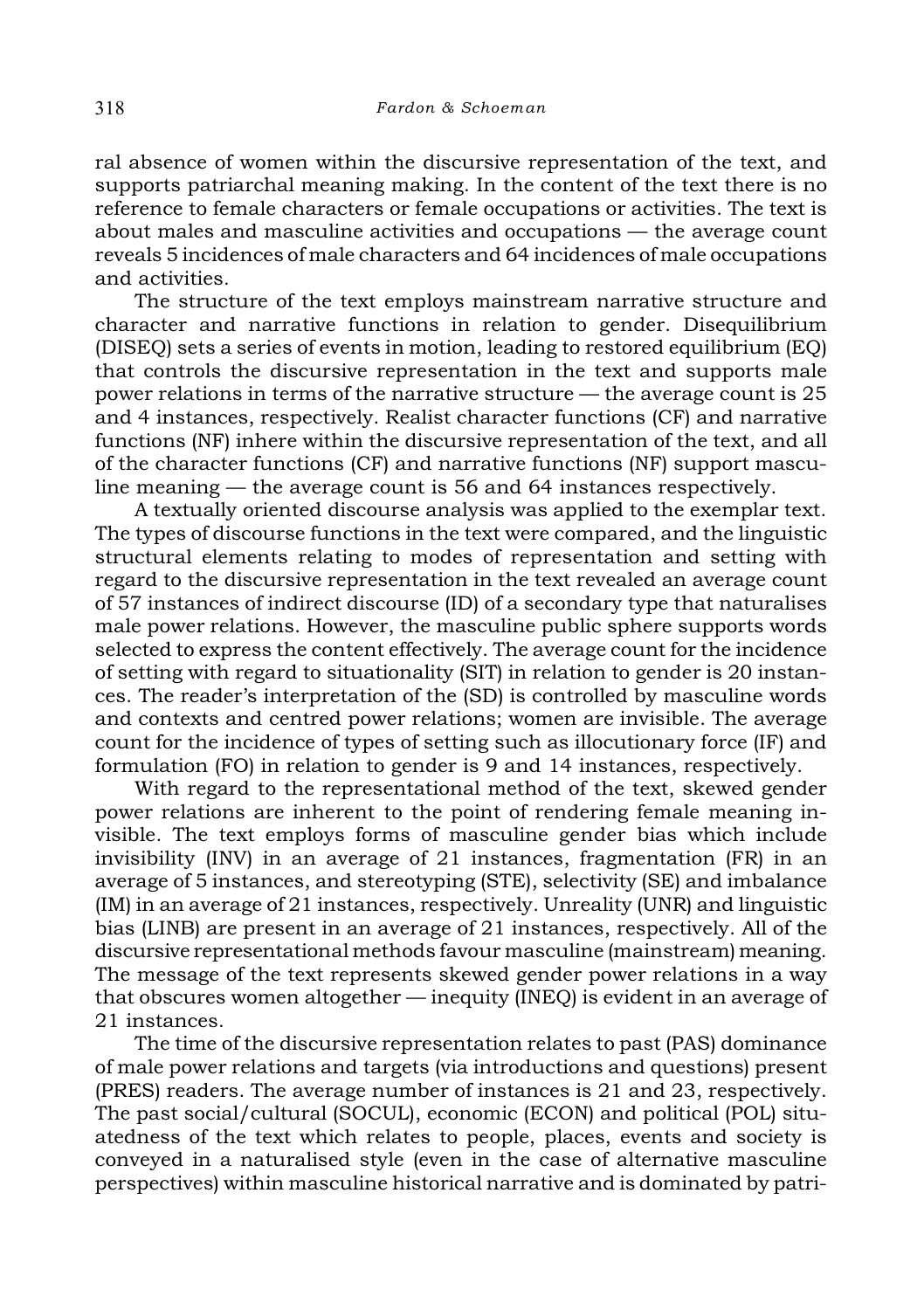archal power assumptions relating to public and private spheres which marginalise females to the point of invisibility. The average count is people (PEO) 18 instances, places (PLA) 48 instances, events (EVE) 17 instances and society (SOCI) 88 instances. The reason (REAS) for the production of the text is viewed as the offering of information, within a gender political context, the target audience (AUD) being learners studying History at Grade 10 level in South African public schools.

Even this single sample provides a reason for arguing that historical discursive representation relating to Grade 10 school History texts is still at odds with South Africa's gender equality imperative. The exemplar text supports masculine historical narrative, using a neutral and naturalising style, and renders women and feminine meaning invisible. It would appear that school History textbook producers in South Africa are lagging behind with regard to gender-fair content.

## **Conclusion and recommendations**

In the study reported on here we analysed the gender representation inscribed in the exemplar South African school History text using feminist poststructuralist analysis. The feminist post-structuralist position was found to be useful as theoretical foundation because it allowed us to generate questions on the basis of which to examine the gender representation in a school History text and then to articulate observations about social relations as a whole. We thus marshalled feminist post-structuralism as "a mode of knowledge production which uses post-structuralist theories of language, subjectivity, social processes and institutions to understand existing power relations and to identify areas and strategies for change" (Weedon, 1997:40).

Nolan (2004:22) suggests that non-traditional forms of writing will help to dislodge the inherent hegemony in texts, with Dalton and Rotundo (2000: 1715-1720) having proposed that feminising historical content in History textbooks is a vital step in this regard. During the latter process, strategies of deconstruction of mainstream content could play a pivotal role in raising the awareness of learners. Smith-Fullerton (2004:2-3) recommends an open-interpretation (feminist post-structuralist) approach, where learners, in order to analyse and develop critical perspectives relating to representations of gender in school texts, need to see, hear and feel exposed to gender-biased material as a way of making make them examine and foreground their complicity as well as their own (possible) victimisation (Smith-Fullerton, 2004:15). Learners must then articulate their positions on the material in a meaningful manner. Through articulating their points of view, learners will understand that power is not something that can merely be appropriated and maintained by people at the top of a rigid hierarchical system. Instead, power comes to be understood as something which can be exercised by people and institutions at many levels in a social system (Smith-Fullerton, 2004:16).

With the above in mind, this study recommends a feminist pedagogypractice approach to promote gender-fair History teaching in South African public schools. Such an approach would entail two components: feminist pe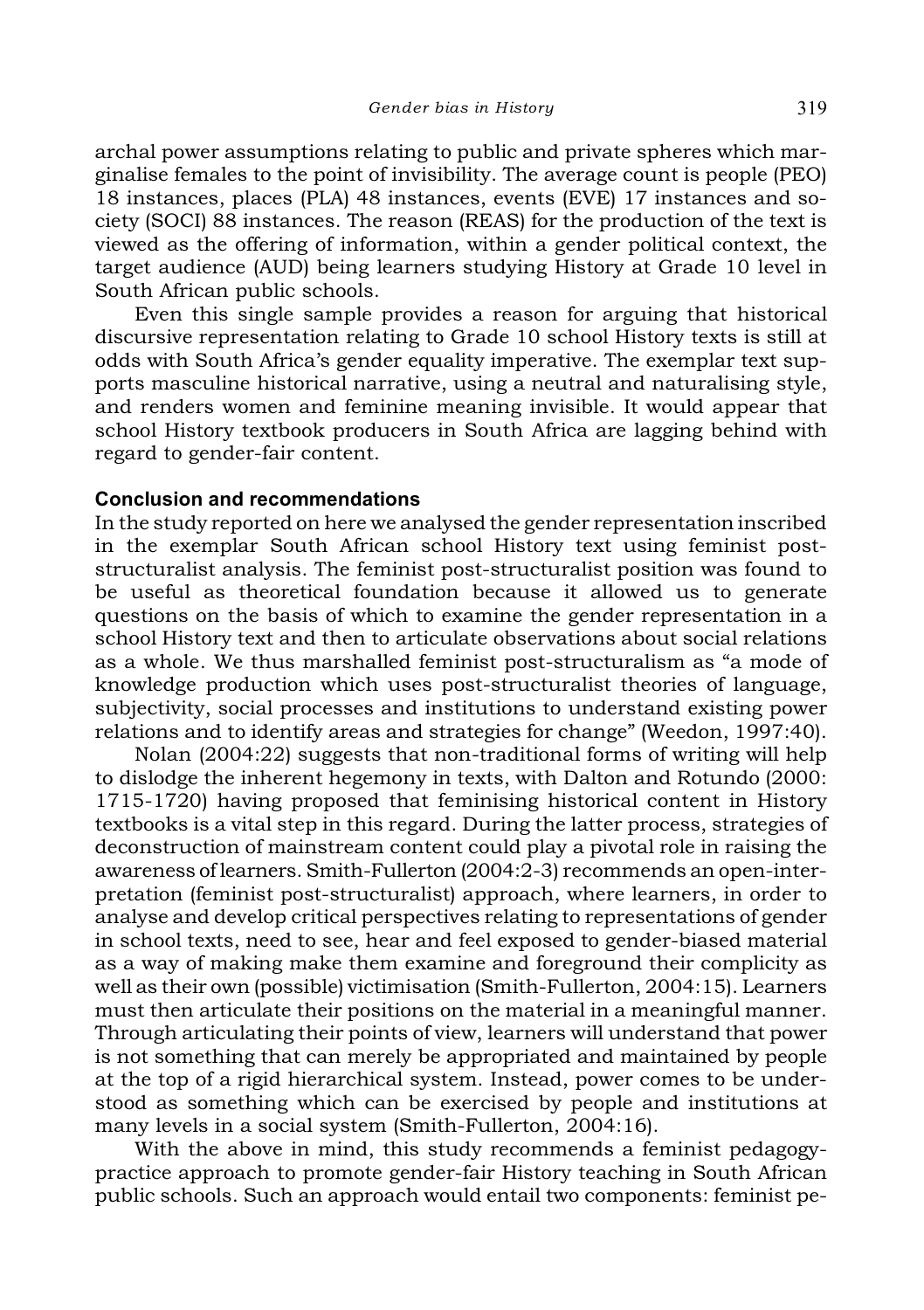dagogy, which aims to feminise discussion of the historical content of a text; and feminist practice (a feminist post-structuralist approach), which aims to deconstruct mainstream content through increasing the gender awareness of learners.

According to Luke and Gore (2002:8), feminist pedagogy has emerged from a growing discontent with the patriarchy of schooling; these authors draw attention to the absence of gender as a category of interest or analysis in most pedagogical theory, including those discourses that have proclaimed themselves to be progressive and critical. The twin goals of feminist pedagogy are to provide learners with the skills to continue to promote gender fairness once their education is deemed complete, and to provide an alternative educational experience to those conventionally on offer (Weiler, 1994:456). As a means of introducing and promoting feminist pedagogy among History curriculum developers, teacher educators and teachers in South Africa, the researchers propose a gender conference intended to provide a forum for the identification and exploration of gender questions and issues particularly pertinent to teacher education; to secure a place for values questions involving gender and sexuality within the teacher education curriculum; to create a safe space where the full range of student voices can emerge, and, if necessary, challenge one another; to outline the principles upon which feminist pedagogy are based; and to determine the kinds of practical outcomes that are likely to arise from feminist pedagogy pertaining to History education. The outcomes of the conference should be the starting point for discussion in a variety of educational settings and cultural contexts.

The feminist post-structuralist approach has the potential to provide learners with the tools to detect gender bias in a text and reconstitute the text in terms of its gender meaning. A feminist post-structuralist teaching strategy might include the following: If the knowledge focus area were the **transfor**mations in South Africa, 1750 to 1850, and the lesson topic the migration into the interior, 1750 to 1850, the facilitator could read an extract to the learners from the book *Frontiers. The Epic of South Africa's Creation and the Tragedy of the Xhosa People* by N Mostert. This could be followed by a class discussion of the role of the British army on the eastern frontier, the decapitation of the Xhosa king, Hintsa, and the devastating conditions after 1818. The facilitator could then distribute a handout containing the following text from the textbook entitled *Shuters History. Grade 10. Learner's Book* by P Ellis and P Olivier (eds), published in 2005 by Shuter and Shooter, pages 268 to 269.

#### **SOURCE A (line 1)**

Smith's own horse at that point was racing too wildly (line 2) to round easily, but George Southey and the other (line 3) guides had caught up. "Shoot, George", and (line 4) he shouted back. Southey fired (line 5) and hit Hintsa in the left leg. The Chief stumbled, but (line 6) got to his feet again. Smith, galloping back, yelled, (line 7) "Be damned to you, shoot again!", Southey fired, and (line 8) Hintsa pitched forward. But once more he struggled (line 9) to his feet, and managed to reach thick cover along (line 10) the banks of the river. (line 11) Southey and Smith's aidede-camp, Lieutenant (line 12) Paddy Balfour, went down to the river, followed by (line 13) others.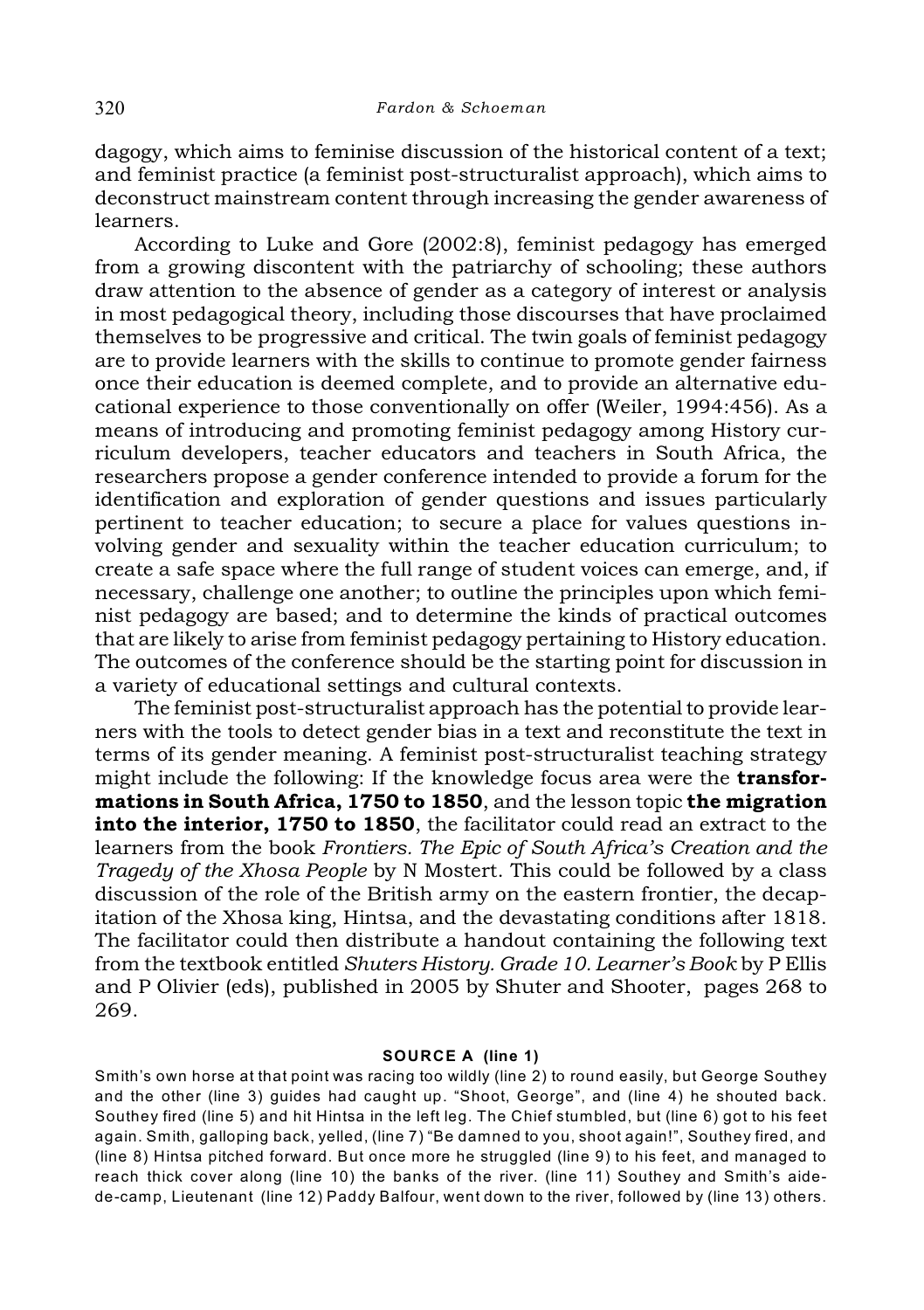Southey was climbing over a rock when (line 14) an assegai struck the surface close by. Turning he (line 15) saw Hintsa in the water, submerged except for his head. (line 16) A Khoikhoi trooper wading through the river had also (line 17) spotted the chief, who then stood up and called out (line 18) several times in Xhosa, "Mercy." George Southey, who (line 19) spoke Xhosa fluently, took aim and fired, shattering (line 20) Hintsa's head and scattering his brains and skull (line 21) fragments over the bank. (line 22) Southey was first beside the body and quickly took (line 23) Hintsa's brass ornaments for himself. As the others (line 24) gathered around, they grabbed for what was left of (line 25) Hintsa's beads and bracelets. George Southey or his (line 26) brother W illiam cut off one of Hintsa's ears and someone (line 27) else took the other ear. Assistant Surgeon Ford of the (line 28) 72nd Highlanders was seen trying to extract some of (line 29) the Chief's teeth. "This was a very wrong and barbarous (line 30) thing to do, but we did not think so at the time." Another (line 31) Provisional Captain, W illiam Gilfillan, did not want for the (line 32) far future to regard it all as bestial. That night he (line 33) expressed in his diary his regret that some had allowed (line 34) "their insatiable thirst of possessing a relic of so great a (line 35) man to get the better of their humanity and better feeling, (line 36) which teaches us not to trample on a fallen foe." (line 37).

The facilitator could explain the concepts of gender, patriarchy and the feminist post-structuralist approach to the learners; this could be followed by a discussion of text analysis as a means to determine the gender representation in the text. The practical application of the symbols (D) denotative (dictionary meaning of words), # (number), (F) female, and (M) male would be provided.

The learners in partner pairs would read the text. They would then begin the gender deconstruction of the text by reflecting on the reason for reading the text; by skim reading the text, focusing on headings, and by reading parts of the text; by taking note of the structure of the text; and by re-reading the text for a "deeper reading". The learners would then answer the following questions: What is the text about? What are the content, situation and location of the text? They would then identify and count the incidences of females (F) and males (M) in the text by analysing each of the numbered lines for the denotative meaning (D) of the words. The results of the denotative analysis would be presented as follows: Smith (# lines 2, 5, 7, 12); George Southey/ George/you/Southey/he/himself (# lines 3, 4, 5, 8, 12, 14, 15, 19, 23, 24, 26), and so on. The total number of incidences of females and males in all the lines of the text is presented as: (Total (#) (F)0 (M)56). The conclusion to be drawn is that the denotative analysis of Source A in terms of incidence of females (F) and males (M) revealed no females, and that the number of males named in one way or another is 56.

Finally, the learners, in groups of 3, could compile a report with regard to gender representation past and present, focusing on gender and race representation in early and later colonial society; the impact of such representation on women's identity; and the ways in which patriarchal gender bias could be resisted. The reporter of each group would read her/his group's response to the class as a whole, and a comprehensive discussion would follow.

We have demonstrated feminist post-structuralism as an alternative paradigm for the study of gender bias in school History texts. It is hoped that the results of this study may prompt curriculum developers, teacher educators and teachers to incorporate this into curriculum policy documents, teacher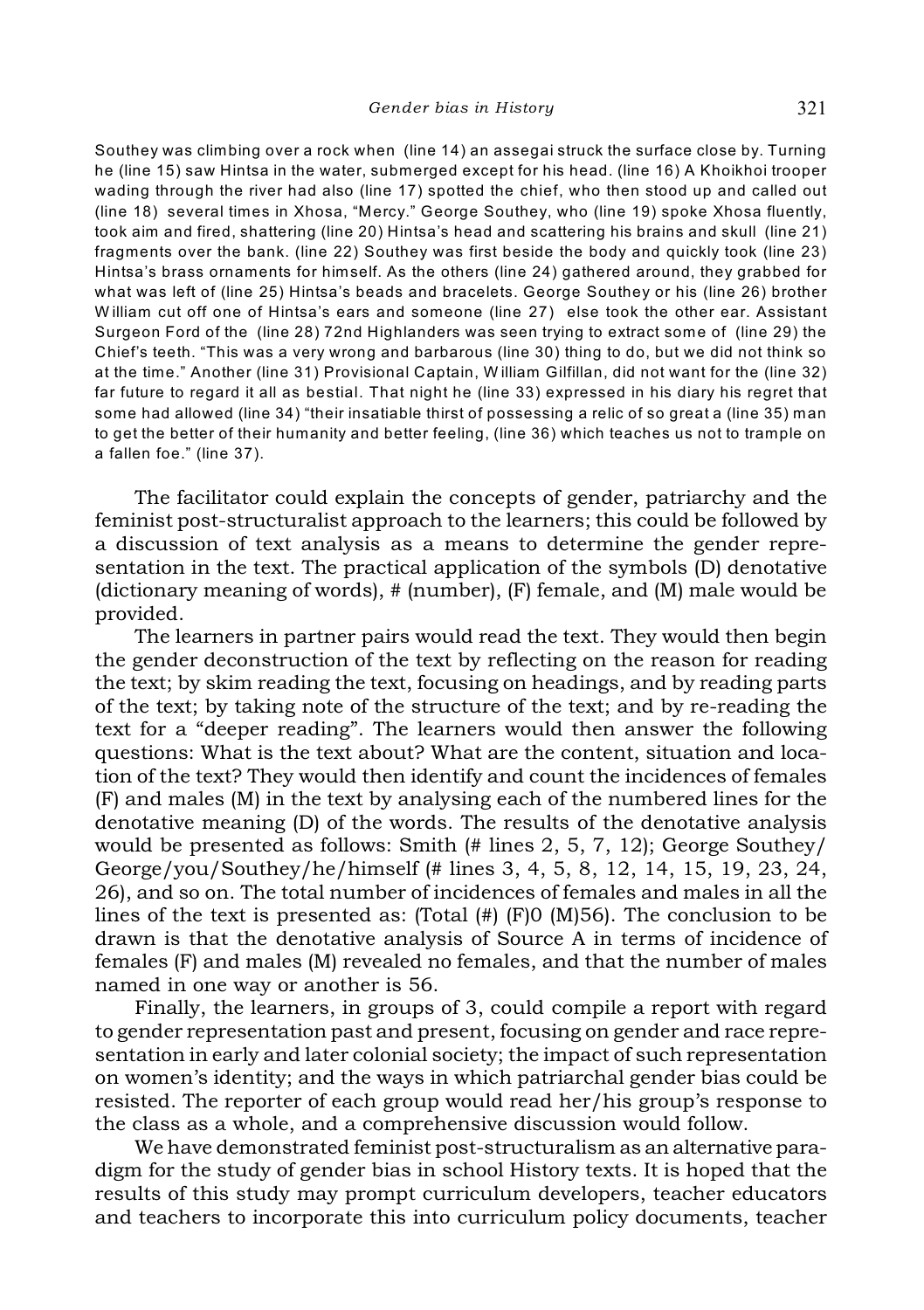education modules and learning and teaching support material for classroom use with a view to identifying and explaining bias that marginalises women in school History texts, to putting women back into history, and to avoiding the practice of filler feminism.

# **References**

Apple MW 1992. The Text and Cultural Politics. *Educational Researcher*, 21:4-6.

- Baldwin P & Baldwin P 1992. The Portrayal of Woman in Classroom Textbooks. *Canadian Social Studies*, 126:110-114.
- Barrett MJ 2005. Making (Some) Sense of Feminist Poststructuralism in Environmental Education Research and Practice. *Canadian Journal of Environmental Education*, 10:79-93.
- Baxter J 2002. A Juggling Act: A Feminist Post-structuralist Analysis of Girls' and Boys' Talk in the Secondary School Classroom. *Gender and Education*, 14:5-19.
- Chisholm L 2003. *Gender Equality and Curriculum 2005*. Paper presented at the University of London Institute of Education seminar, 16 September.
- Dalton KM & Rotundo EA 2000. Teaching Gender History to Secondary School Students. *Journal of American History*, 86:1715-1720.
- Delaney JV 2008. *Voices not Heard. Women in a History Textbook*. New York: Twayne.
- Department of Education 2002. *Draft: Methodology Booklet for GET Educators: "Doing History with GET"*. Regional History Workshops. Pretoria: Government Printer.
- Ellis P & Olivier P (eds) 2005. *Shuters History. Grade 10. Learner's Book*. Pietermaritzburg: Shuter & Shooter.
- Fairclough N 1995. *Critical Discourse Analysis: The Critical Study of Language*. London: Longman.

Fardon JVV 2007. Gender in History Teaching Resources in South African Public Schools. Unpublished DEd thesis. Pretoria: Unisa.

- Hollingsworth S 2006. *Teacher Research and Urban Literacy Education: Lessons and Conversations in a Feminist Key*. New York: Teachers College Press.
- Lather P 1991. *Getting Smart: Feminist Research and Pedagogy With/in the Postmodern*. New York: Routledge.

Luke C & Gore J 2002. *Feminisms and Critical Pedagogy*. London: Routledge.

Marshall J 1997. Sex Equality Eludes Textbook Definition. *Times Education Supplement Issue 4217*, 25 April.

Nolan K 2004. *Limited Performance: Deconstructing the Boundaries of Scholarly Writing*. Available at http:www.bath.ac.uk/cree/events.htm. Accessed 9 November 2006.

Osler A 1994. Still Hidden from History. The Representation of Women in Recently Published History Textbooks. *Oxford Review of Education*, 20:219-233.

Propp V 1968. *The Morphology of the Folktale*. Austin: University of Texas Press.

Sadker D 2005. *Gender Equity: Still Knocking at the Classroom Door*. Available at

http:www.american.edu.sadker/still knocking.htm. Accessed 11 March 2010. School visits 2009. Personal experience.

Smith-Fullerton RS 2004. Making Them Look (and Listen): Poststructuralist Strategies for Teaching about Sex and Gender on the Net. *SMILE: Studies in Media & Information Literacy Education*, 4:1-12.

Stitt BA & Erekson TL 1988. *Building Gender Fairness in Schools*. Edwardsville, Illinois: Southern Illinois University Press.

- Thomson CK & Outsuji E 2003. Evaluation of Business Japanese Textbooks: Issues of Gender. *Japanese Studies*, 23:185-203.
- Todorov T 1977. *Politics of Prose*. Oxford: Blackwell.